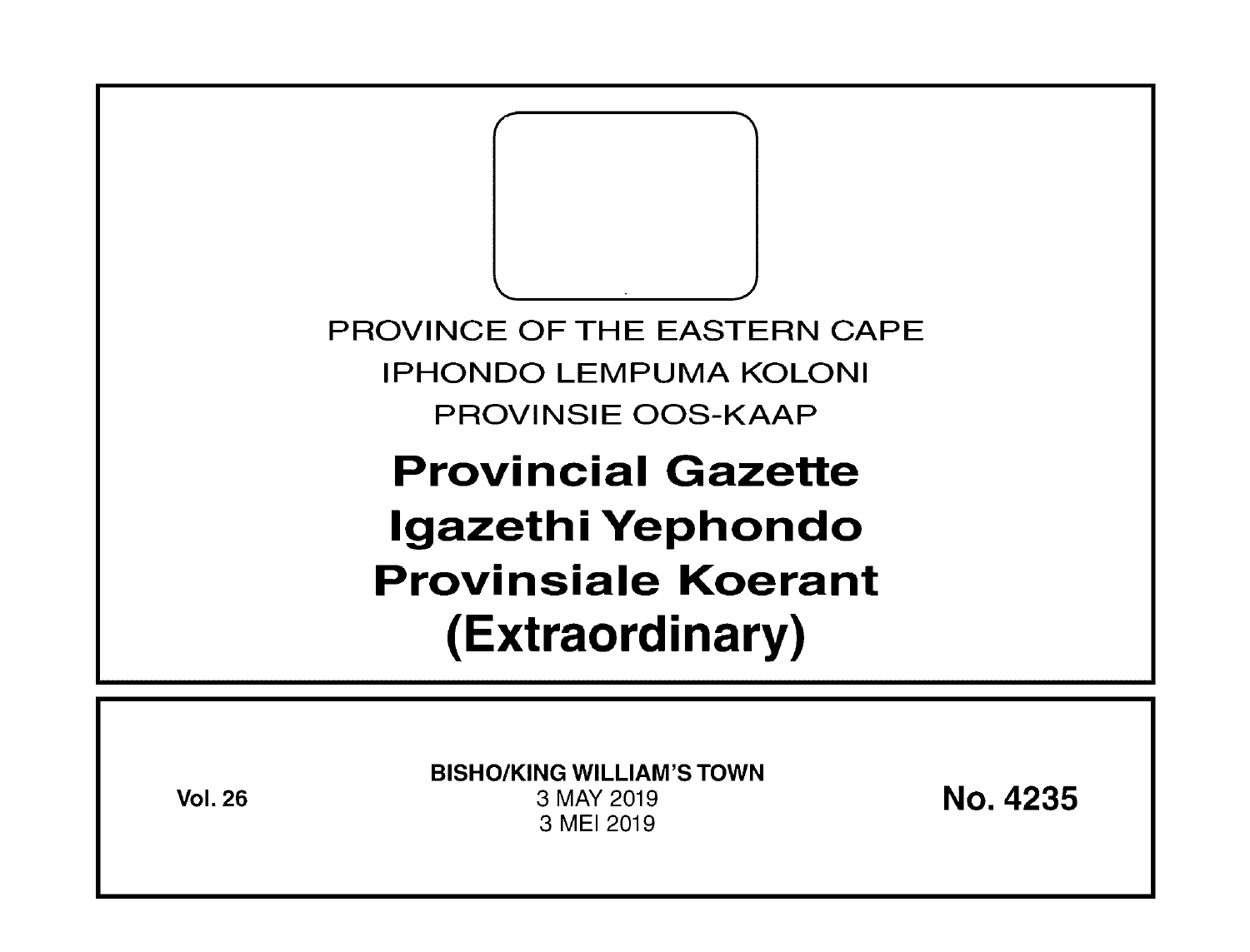## **CONTENTS**

|    |                                                                                                       | Gazette<br>No. | Page<br>No. |
|----|-------------------------------------------------------------------------------------------------------|----------------|-------------|
|    | LOCAL AUTHORITY NOTICES • PLAASLIKE OWERHEIDS KENNISGEWINGS                                           |                |             |
| 90 | Eastern Cape Liquor Act (10/2003): Notice of lodgement of applications for transfer of certificate of | 4235           |             |
| 91 |                                                                                                       | 4235           |             |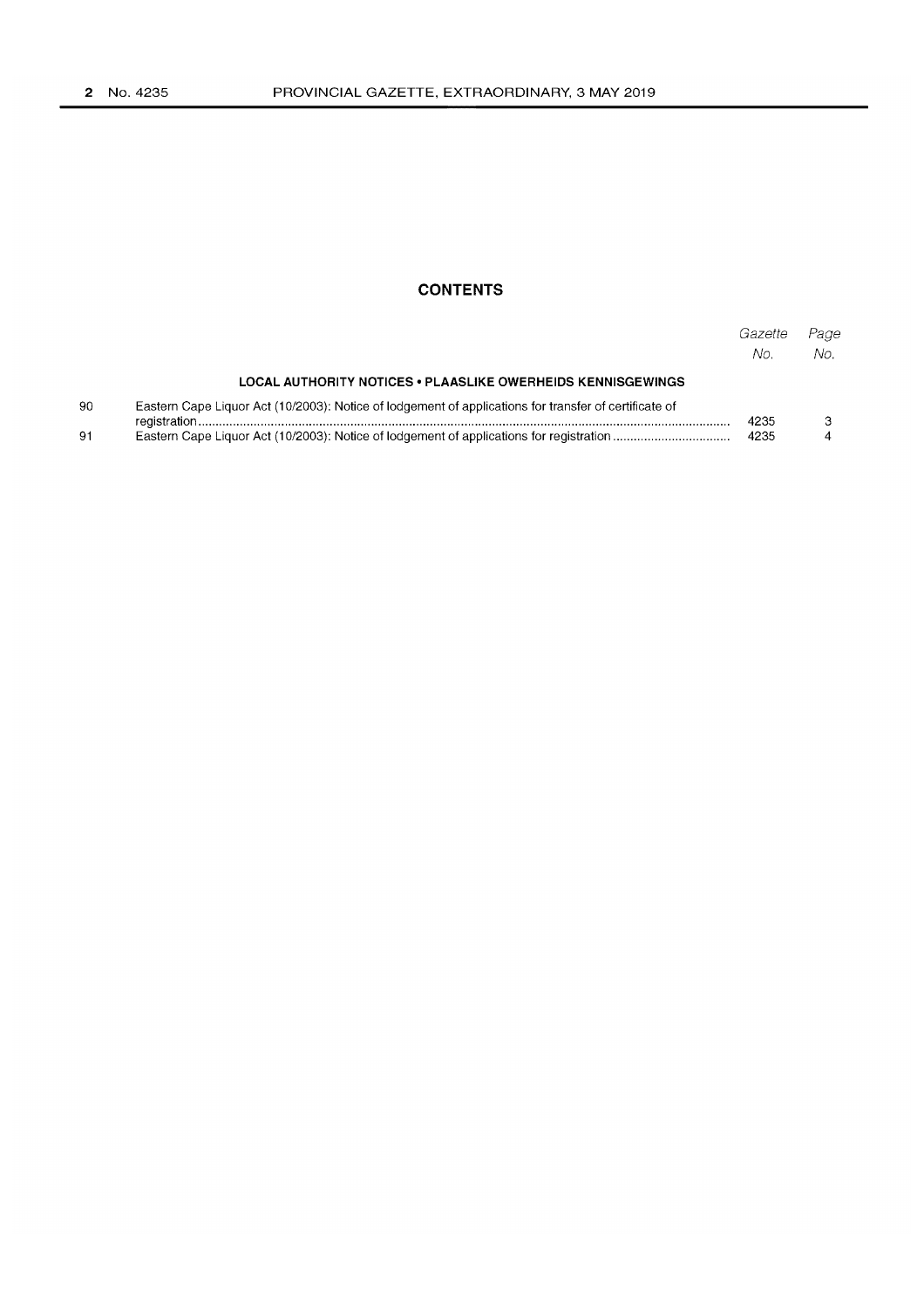# LOCAL AUTHORITY NOTICES • PLAASLIKE OWERHEIDS KENNISGEWINGS

## **LOCAL AUTHORITY NOTICE 90 OF** 2019

FORM 9 [Reg 11 (1)]

EASTERN CAPE LIQUOR ACT, 2003 (Act No. 10 of 2003)

### NOTICE OF LODGEMENT OF APPLICATIONS FOR TRANSFER OF CERTIFICATE OF REGISTRATION

Notice is hereby given that the applications for transfer of certificates of registration, particulars of which appear in the Schedule hereunder, have been lodged with the Board.

Interested parties may, free of charge, inspect any application which appears in the Schedule hereunder and may within twenty one days of this notice, lodge with the Board written representations in support of, or written objections.

LERATO RADIKOANYANA EASTERN CAPE LIQUOR BOARD 02 May 2019

|                           | <b>SCHEDULE</b>                                      |                                                                        |                                                                   |                                                                        |  |
|---------------------------|------------------------------------------------------|------------------------------------------------------------------------|-------------------------------------------------------------------|------------------------------------------------------------------------|--|
|                           |                                                      |                                                                        |                                                                   |                                                                        |  |
| <b>Application Number</b> | Name and<br>number of Ward                           | <b>Particulars of</b><br>certificate of<br>registration                | <b>Particulars of holder</b><br>of certificate of<br>registration | Particulars of prospective<br>holder of certificate of<br>registration |  |
| ECP17263/03026/ON         | Ward 31 Buffalo<br>City Metropolitan<br>Municipality | The Blue Dolphin<br>Restaurant, 210 Main<br>Road, Kidds Beach,<br>5200 | Patricia Thomas                                                   | The Restaurant On The Beach<br>(Pty) Limited                           |  |